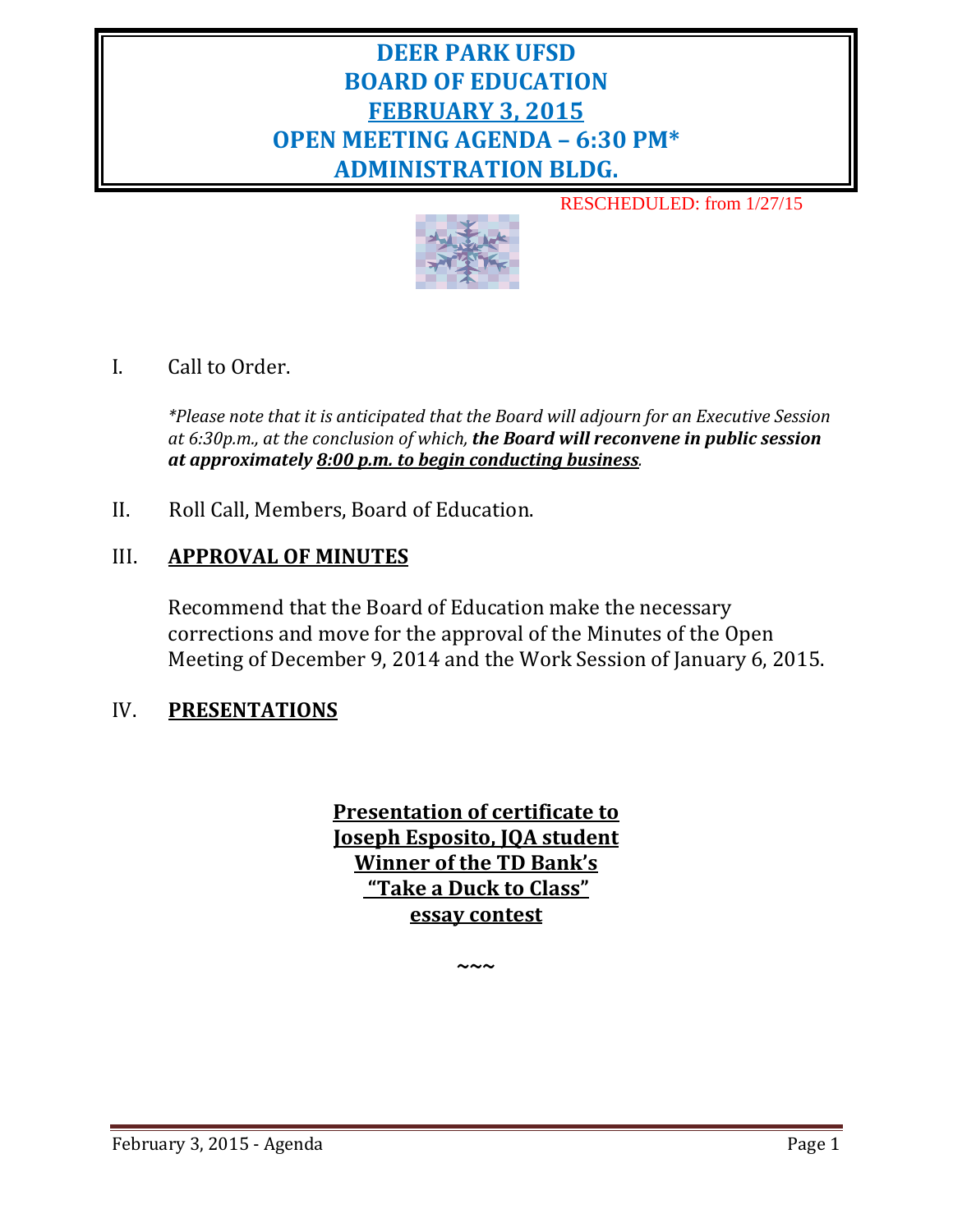# V. **NEW BUSINESS:**

## **1. FIRST READING OF POLICY #2350 – BOARD MEETING PROCEDURES**

*Recommend that the Board of Education approve the following resolution:*

**RESOLVED**, that Board of Education approve revisions to the below noted policy.

#2350 Board Meeting Procedures

## **2. SECOND READING & APPROVAL - POLICY #5280 INTERSCHOLASTIC ATHLETICS**

*Recommend that the Board of Education approve the following resolution:*

**RESOVLED, t**hat the Board of Education approve revisions to the below noted policy:

#5280 - Interscholastic Athletics

# 3. **AUTHORIZING NATURAL GAS PURCHASES UNDER COUNTY CONTRACTS BY DEER PARK UNION FREE SCHOOL DISTRICT PURSUANT TO NEW YORK STATE AND COUNTY LAW**

*Recommend, that the Board of Education approve the following Resolution:*

**WHEREAS,** subdivision (3) of section 103 of Article 5-A of the General Municipal Law provides, in part, that:

"[i] … any officer, board or agency of a political subdivision or of any district therein [is] authorized to make purchases of materials, equipment or supplies, …

when available, through the county in which the political subdivision or district is located or through any county within the state subject to the rules established pursuant to [subdivision two of section four hundred eight-a of the county law…](http://web2.westlaw.com/find/default.wl?referencepositiontype=T&docname=NYCYS408-A&rp=%2ffind%2fdefault.wl&sv=Full&utid=%7b9CD488D6-7416-4454-B1BF-E71ED6693034%7d&rs=WLW8.10&db=1000065&tf=-1&findtype=L&fn=_top&mt=NewYork&vr=2.0&referenceposition=SP%3b57e60000f6d46&tc=-1&ordoc=2627633);" and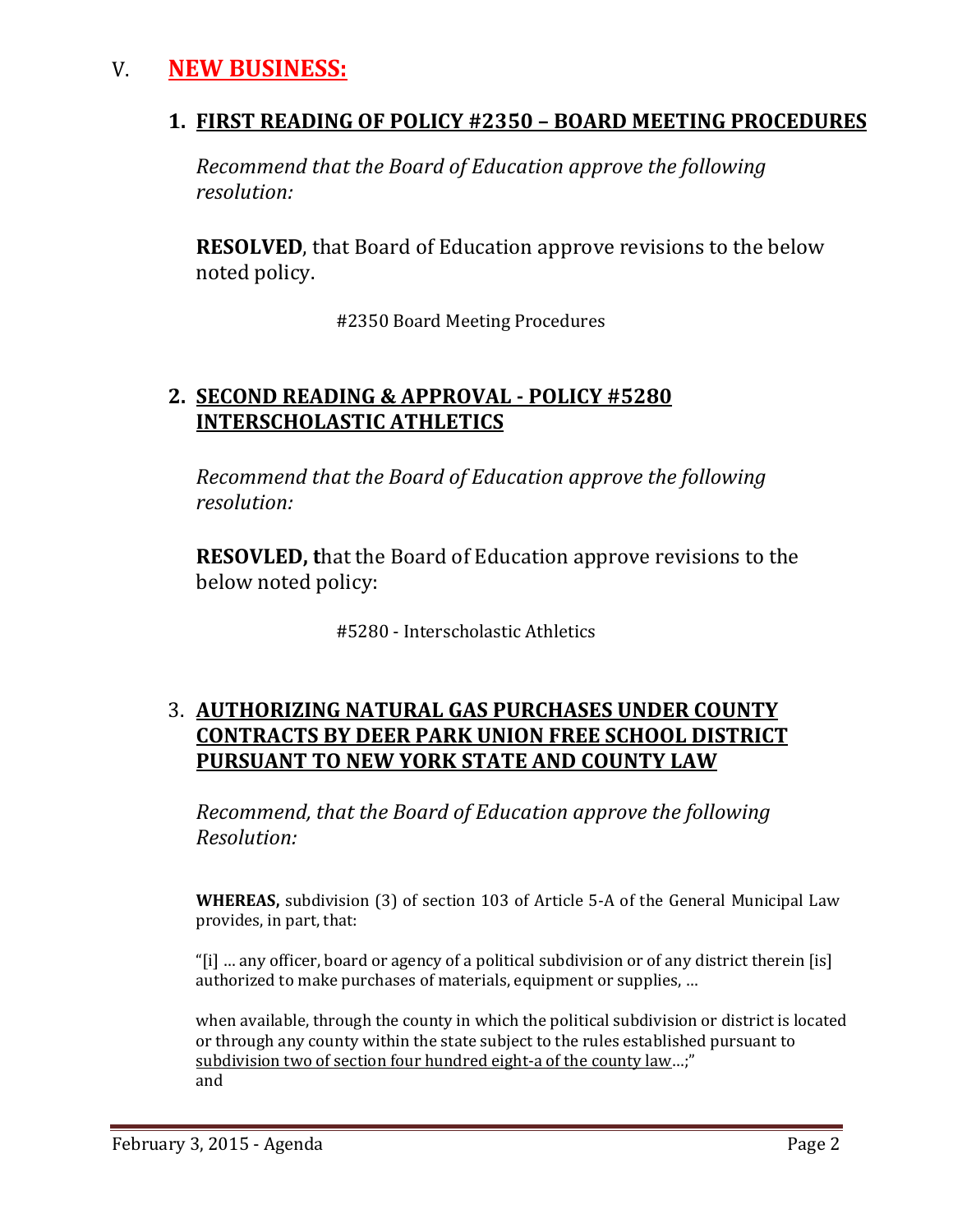**WHEREAS,** subdivision (2) of section 408-a of the County Law provides that

"the board of supervisors may, in the case of any purchase contract or any contract for services, other than services subject to article nine of the labor law, … authorize the inclusion of a provision whereby purchases may be made or such services may be obtained under such contract by any political subdivision or fire company (as both are defined in section one hundred of the general municipal law) or district….;" and

**WHEREAS,** Suffolk County Resolution 921-2011 authorized political subdivisions and fire companies as defined by General Municipal Law  $\S$  100 to use County contracts to purchase natural gas; and

**WHEREAS,** it is the intention of the County to issue a request for proposals for a gas commodity price manager and a request for bids for the supply of natural gas, and after evaluation of the responses received, the County may award a contract to a natural gas price manager or a natural gas purveyor, or both; and

**WHEREAS,** it is the desire of the County to have political subdivisions and fire companies participate in the cooperative purchase of the natural gas commodity pursuant to GML § 103(3); County Law § 408-a and Suffolk County Resolution 921- 2011; and

**WHEREAS,** the economic benefits resulting from a collaborative procurement effort and the combined purchasing needs of municipalities participating in the agreement benefits all taxpayers; and

**WHEREAS,** energy commodity market pricing is subject to frequent "real-time" (minute by minute) change based on free market conditions, and energy marketers will not guarantee pricing included in bid responses for more than a few hours after the official bid opening, therefore making it necessary for Suffolk County representatives to know with certainty which municipalities will participate in a gas purchase agreement and the respective consumption habits of all participants in order to properly evaluate a bid; and

**WHEREAS,** it is the desire of the Deer Park Union Free School District to participate in the County's request for proposals for a gas commodity price manager and the request for bids for the natural gas commodity, and to satisfy its natural gas needs via cooperative purchases of the commodity pursuant to the terms and conditions of the natural gas purchase agreement awarded by the County; now therefore be it

**RESOLVED,** the President of the Board of Education of the Deer Park Union Free School District and/or his/her designee(s) is hereby authorized, directed and empowered, to cooperate and participate in the County's request for proposals for a gas commodity price manager and the request for bids for the natural gas commodity, by supplying to the County all necessary information relating to the Deer Park Union Free School District's natural gas consumption history and projected consumption needs and such other information as may be necessary for the County to develop complete requests for proposals or bids, or both; and it is further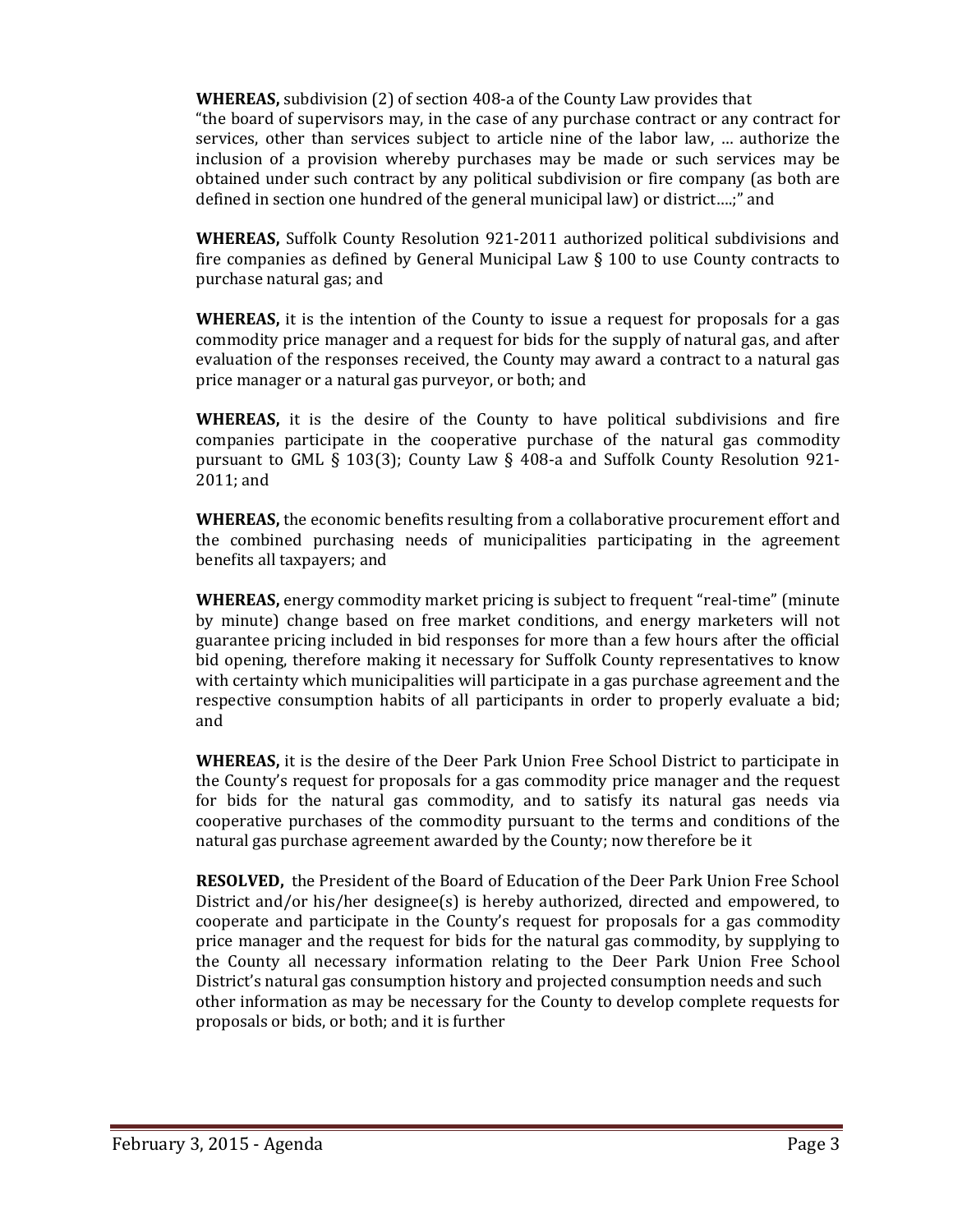**RESOLVED,** the President of the Board of Education of the Deer Park Union Free School District and/or his/her designee(s) is hereby authorized, directed and empowered, to (i) utilize the services of the natural gas commodity price manager the County may retain to assist with the pricing and procurement of the natural gas commodity, and to (ii) commit to purchase and in fact purchase natural gas for the Deer Park Union Free School District pursuant to the terms and conditions of any natural gas purchase agreement the County may award; and be it further

**RESOLVED,** the execution and delivery on behalf of and in the name of the Deer Park Union Free School District by the President of the Board of Education and/or his/her designee(s) of such agreements, instruments and/or authorizations as may be contemplated by, or necessary or advisable to, consummate or otherwise give full effect to the transactions contemplated by this Resolution is hereby authorized and directed as the President of the Board of Education and/or his/her designee(s) may approve, and the execution and delivery of such agreements, instruments and/or authorizations shall be conclusive evidence of the approval, the authorization and the direction thereof by this Board of Education.

# 4. **ACCEPTANCE OF MONETARY DONATIONS**

*Recommend, that the Board of Education approve the following Resolution:*

**RESOLVED**, that the Board of Education accepts the following monetary donations to the below listed schools to be deposited into their respective accounts:

*\$8,339 donation from JQA PFC to JQA – to purchase 20 ipads & covers and an additional donation of 4 document cameras \$281.60 "Box Tops for Education" – deposited into JQA School Account \$598.10 "Box Tops for Education" – deposited into JFK Spirit Account \$260.68 "Stop &Shop School Rewards Program" – deposited into the Robert Frost Principals account* 

# **5. MACBOOK RESALE TO BUYBACK VENDOR (Round 2)**

*Recommend that the Board of Education approve the following Resolution:*

RESOLVED, that the Board of Education accept the proposal for the resale of approximately 260 MacBooks and chargers.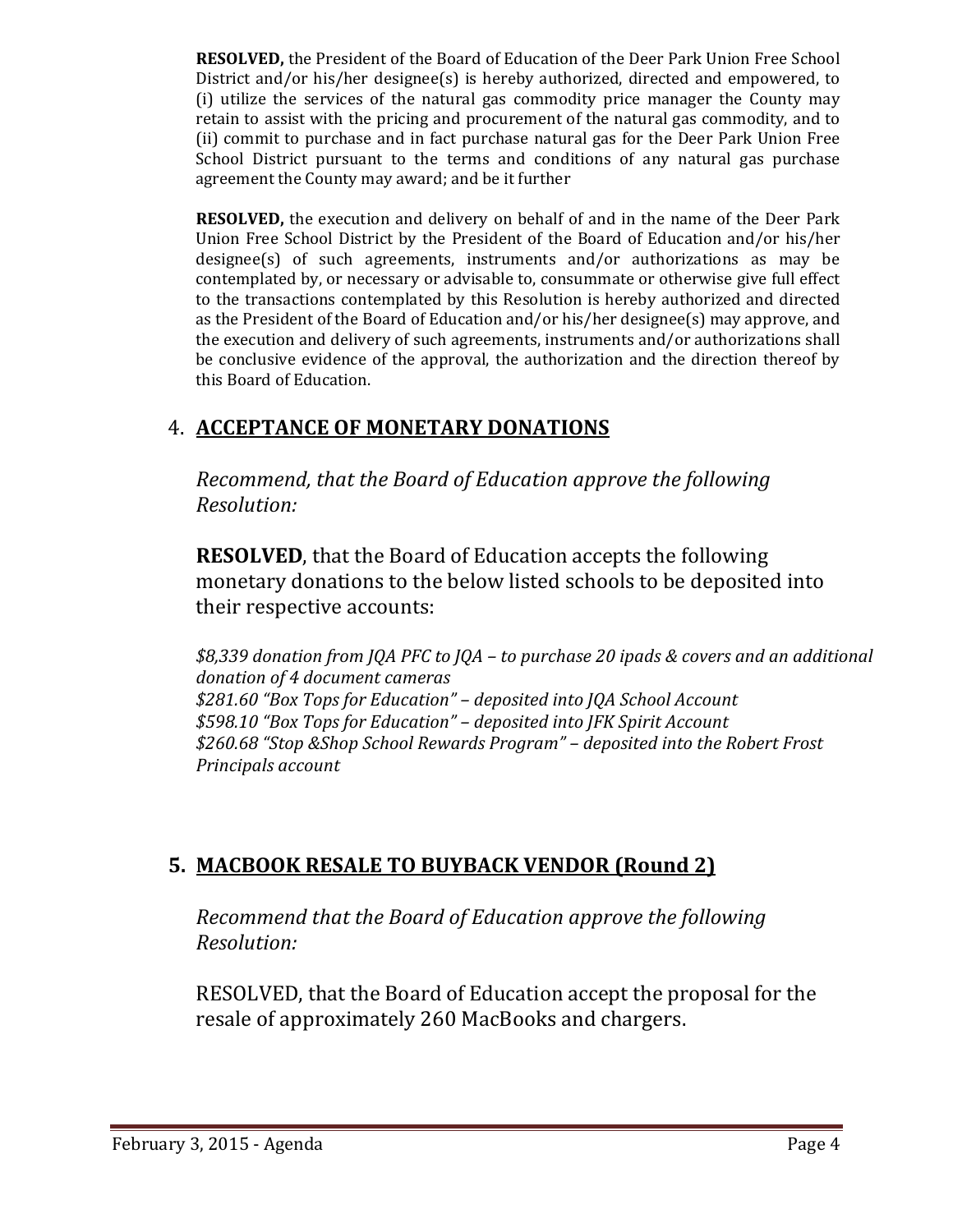# **6. DISPOSAL OF MATH BOOKS AT ROBERT FROST**

 *Recommend that the Board of Education approve the following Resolution:*

**RESOLVED**, that the Board of Education approve the disposal of outdated math textbooks and workbooks which are out-of-date, damaged and out of curricula. (list in file).

# **7. INCREASE IN DAILY RATE OF PAY FOR PERMANENT SUBSTITUTE TEACHERS, PER-DIEM SUBSTITUTE TEACHERS, SUBSTITUTE CLERICALS, SUBSTITUTE CUSTODIANS & SUBSTITUTE TEACHER AIDES**

 *Recommend that the Board of Education approve the following Resolution:*

**RESOLVED**, that the following rate of pay for the below listed substitutes is as follows effective February 2, 2015:

*Permanent Sub teachers from \$115 per day to \$125 per day Per Diem Sub teachers from \$100 per day to \$110 per day Sub Clericals from \$10.00 per hour to \$12.00 per hour Sub Custodians from \$8.50 per hour to \$10.50 per hour Sub Teacher Aides from \$8.00 per hour to \$9.00 per hour*

# VI. **APPROVAL OF SCHEDULES**

*Recommend, that the Board of Education approve the following schedules collectively:*

# **NON-INSTRUCTIONAL**

## **SCHEDULE -- NN --APPOINTMENTS (Non-Instructional)**

## **Michael Delligatti**

John F Kennedy Intermediate School<br>Position: Night Custodial Aide Position: Night Custodial Aide<br>Salary/Step: \$41,344 Salary/Step: \$41,344 Step 1<br>Effective 1/12/2015 Effective 1/12/2015 Salary prorated at @19,399.88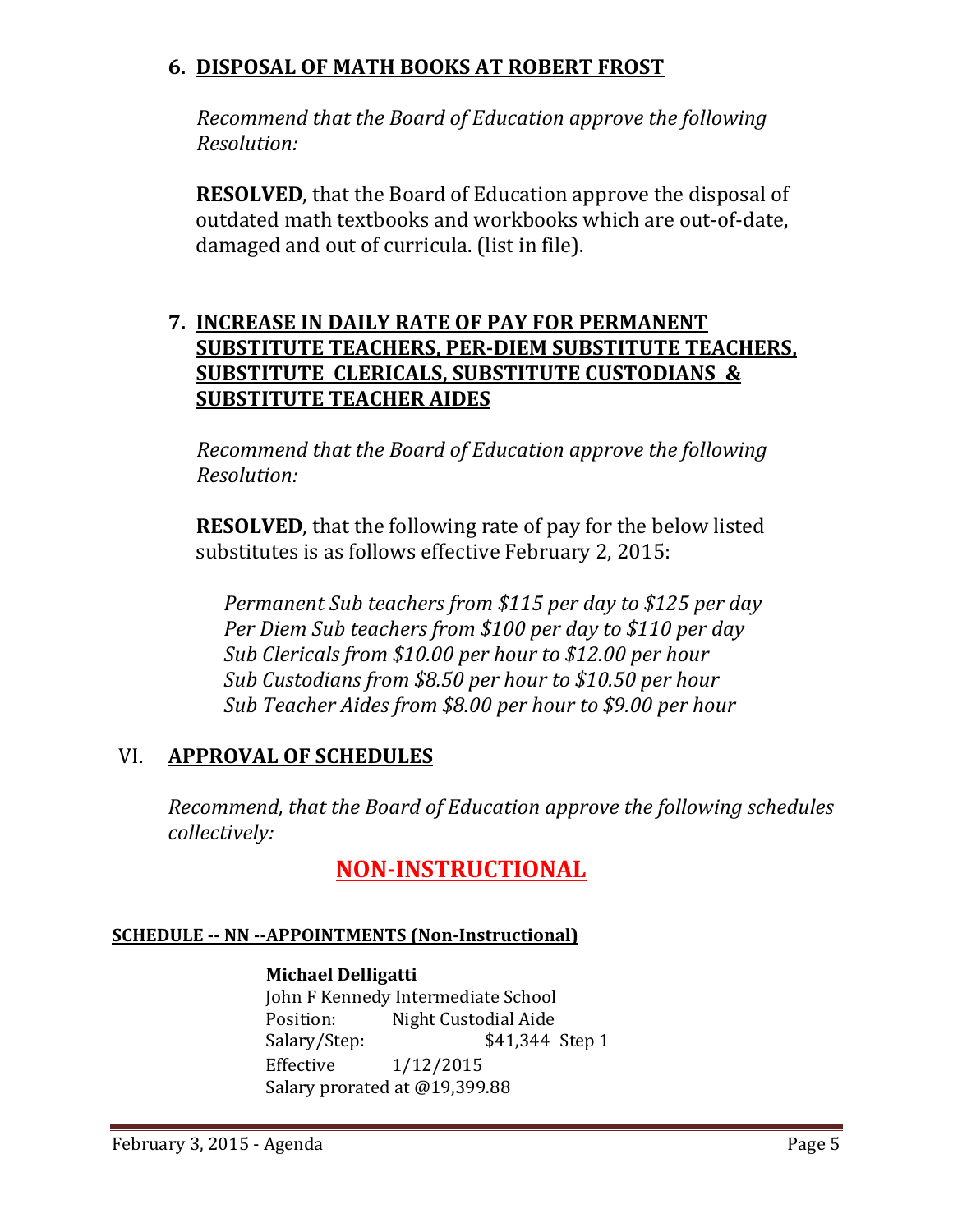#### **Kosisochukwu Ikwuazom**

Transportation<br>Position: Non-Instructional Bus Aide<br>\$13.03/hour Salary/Step:<br>Effective  $1/20/2015$ 

## **John Nelson**

Memorial<br>Position: Part-Time Duplicating Machine Operator<br>\$22.36/hour Salary/Step:<br>Effective  $1/20/2015$ 15 hours per week

#### **SCHEDULE -- NNPS --PER DIEM SUBSTITUTES (Non-Instructional)**

#### **Maryanna Diaz**

| District Wide |                                   |
|---------------|-----------------------------------|
| Position:     | Substitute Non-Instructional Aide |
| Salary/Step:  | \$9.00/hour                       |
| Effective     | 1/28/2015                         |
|               |                                   |

#### **Mary Winiarski**

Transportation Substitute Bus Driver<br>\$21.50/hour Salary/Step:<br>Effective Effective 12/8/2014

## **SCHEDULE -- OO --RESIGNATIONS / RETIREMENTS / REMOVALS / TERMINATIONS (Non-Instructional)**

#### **Raymond Capone**

District Wide<br>Position: Substitute Custodian Salary/Step:  $1/9/2015$ Removal from sub list. No outstanding obligation to the district.

#### **Regina Lamanna**

Transportation<br>Position: Non-Instructional Bus Aide Salary/Step:<br>Effective  $1/5/2015$ Resignation in order to accept position as a Teaching Assistant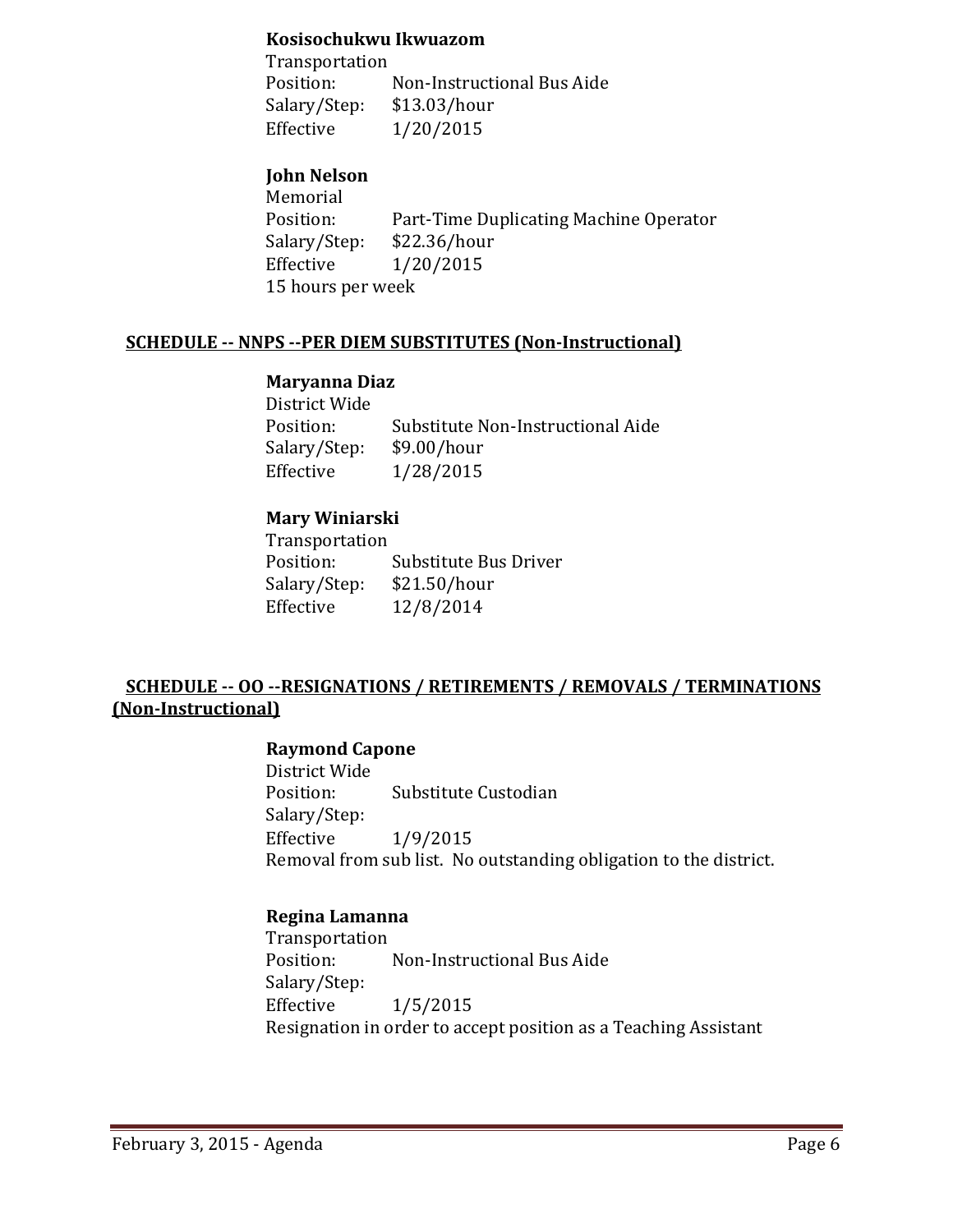#### **Joseph Manzione**

District Wide<br>Position: Substitute Custodian Salary/Step:<br>Effective  $1/9/2015$ Removal from sub list. No outstanding obligation to the district.

#### **Tracy McGarty**

May Moore School<br>Position: Sch School Attendance Aide Salary/Step: Effective 1/26/2015 Resignation. No outstanding obligation to the district.

#### **Patricia Myers**

Transportation<br>Position: Non-Instructional Aide Salary/Step: Effective 12/13/2014 Resignation to accept position as a Teaching Assistant

#### **Darlene Piazza**

John F Kennedy Intermediate School<br>Position: Mon-Instructional Cai Non-Instructional Café Aide Salary/Step: Effective 1/16/2015 Resignation in order to remain on the substitute T.A. list

#### **Louise Piazza**

Robert Frost Middle School<br>Position: Clerk Typist Clerk Typist Salary/Step:<br>Effective Effective 8/12/2015 Resignation for the purpose of Retirement

#### **Charles Salerno**

John F Kennedy Intermediate School<br>Position: Night Custodian Night Custodian Salary/Step:<br>Effective Effective 12/27/2014 CHANGE of resignation date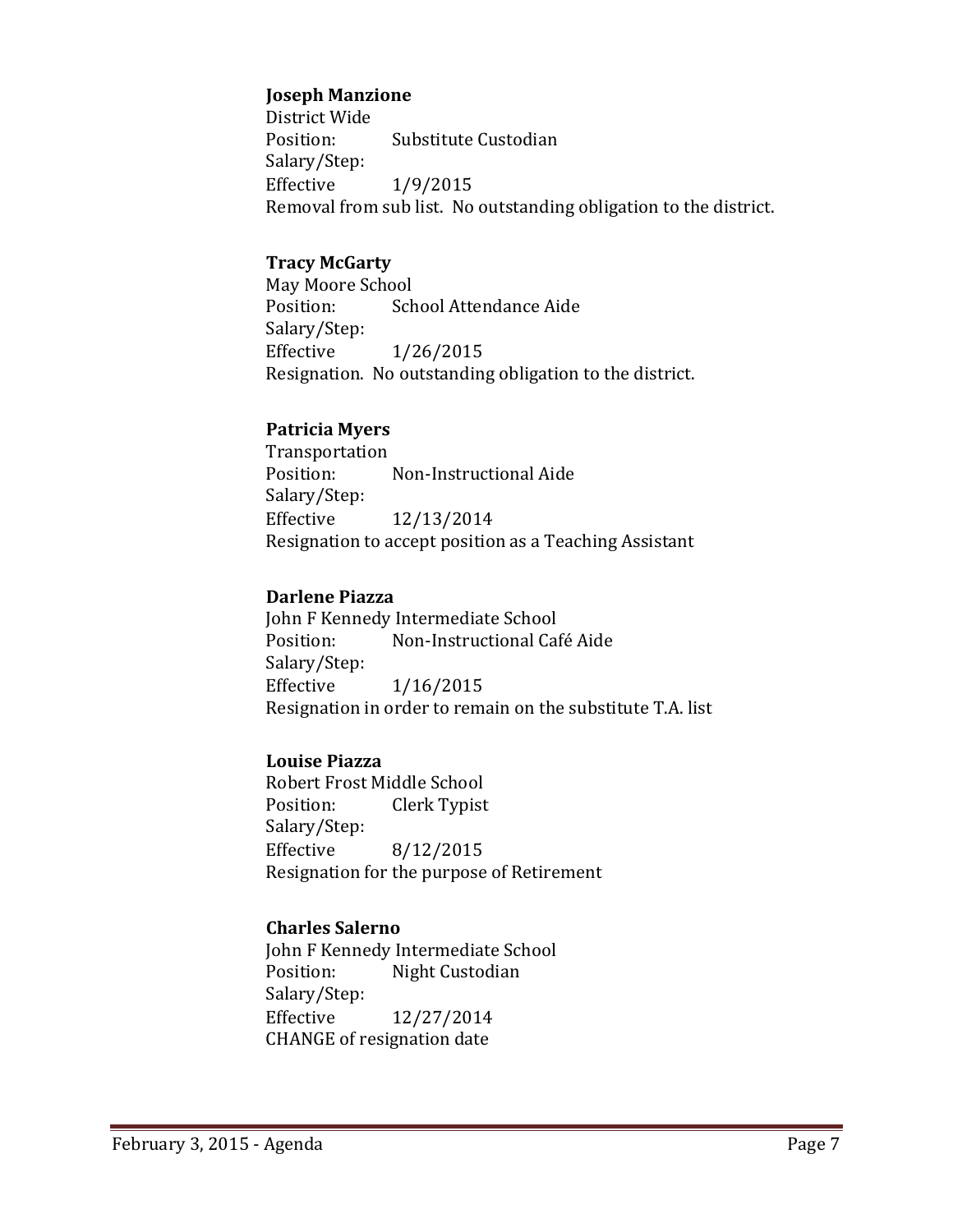#### **Charles Salerno**

John F Kennedy Intermediate School<br>Position: Night Custodian Night Custodian Salary/Step:<br>Effective  $1/2/2015$ Resignation. No outstanding obligation to the district.

#### **Bernard Smith**

District Wide Substitute Custodian Salary/Step:  $1/9/2015$ Removal from sub list. No outstanding obligation to the district.

#### **SCHEDULE -- QQ --LEAVES OF ABSENCE (Non-Instructional)**

#### **Rosalyn Baskin**

Transportation Position: Bus Aide Salary/Step:<br>Effective Effective 1/12/2015 - 2/27/2015 1/12/15-2/6/15 Paid Medical LOA (FMLA) 2/7/15-2/27/15 Unpaid Medical LOA (FMLA)

#### **Vincent DiMartino**

Transportation **Bus Driver** Salary/Step:<br>Effective Effective 1/7/2015 - 1/30/2015 Unpaid Medical LOA (FMLA)

#### **Michael Fullam**

John F Kennedy Intermediate School<br>Position: Night Custodian Night Custodian Salary/Step: Effective 1/5/2015 - 1/6/2015 Extension of Paid Medical LOA (FMLA)

#### **Brittany Goes**

Robert Frost Middle School<br>Position: Nurse Position: Salary/Step: Effective 12/11/2014 - 1/7/2015 Extension of Paid Medical LOA (FMLA)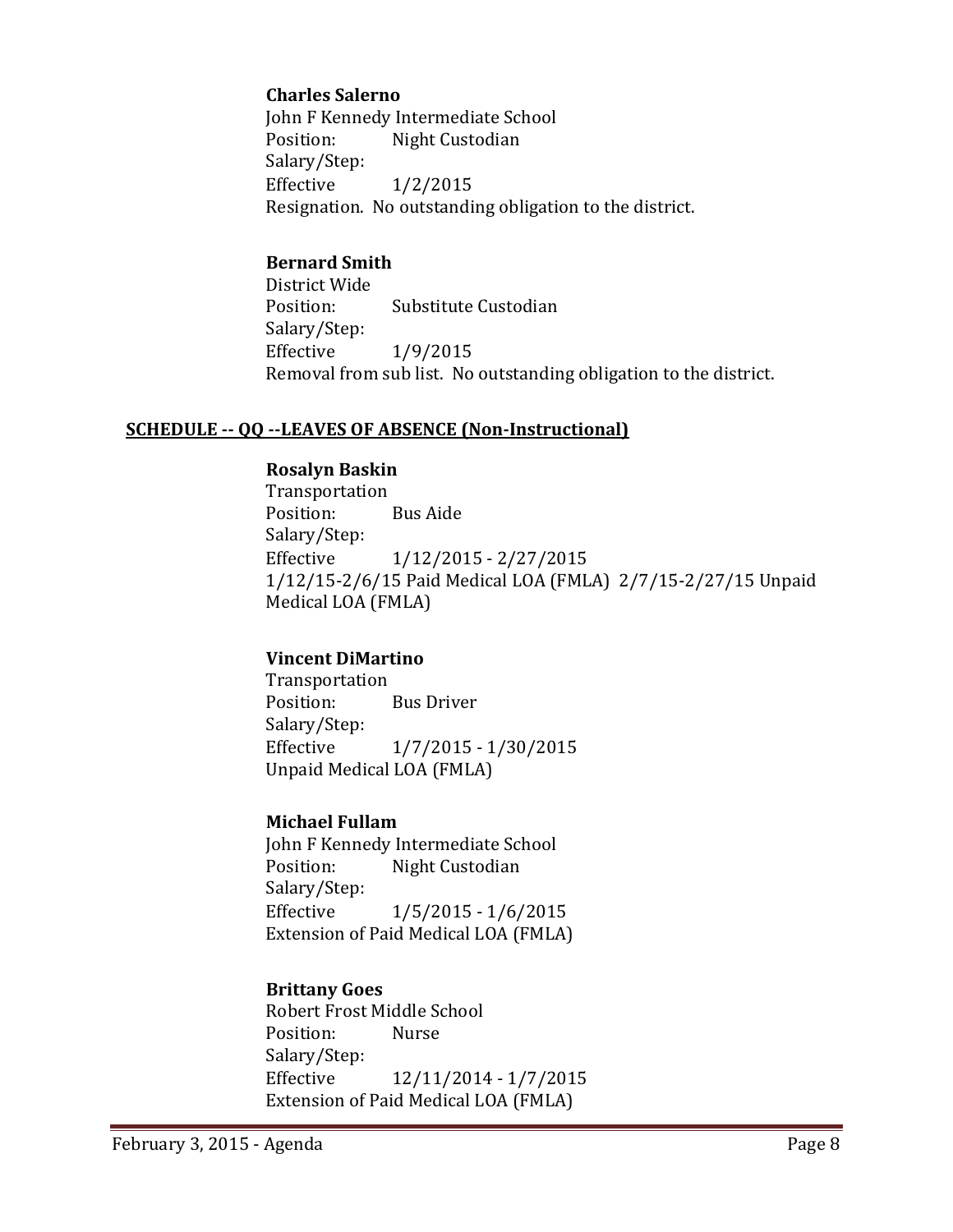#### **Anthony Grosso**

Transportation **Bus Driver** Salary/Step:<br>Effective Effective 11/24/2014 - 12/12/2014 CHANGE of dates: Returning Early

#### **Helene Horodnicki**

May Moore School Position: Salary/Step:<br>Effective Effective 12/20/2014 - 1/27/2015 Extension of Paid Medical LOA (FMLA)

#### **Linda Keher**

Transportation **Bus Driver** Salary/Step: Effective 12/8/2014 - 1/30/2015 Unpaid Medical LOA (FMLA)

#### **Louise Piazza**

Memorial<br>Position: **Clerk Typist** Salary/Step: Effective 12/11/2014 - 1/4/2015 Extension of Paid Medical LOA (FMLA)

## **Roselynn Reffi**

Transportation Non-Instructional Bus Aide Salary/Step: Effective 1/20/2015 - 1/30/2015 1/20/15-1/27/15 Paid Medical LOA (FMLA) 1/28/15-1/30/15 Unpaid Medical LOA (FMLA)

#### **Maureen Stewart**

John F Kennedy Intermediate School<br>Position: Non-Instructional Tea Non-Instructional Teacher Aide Salary/Step: Effective 12/19/2014 - 1/30/2015 12/19/14-1/21/15 Paid Medical LOA (FMLA) 1/22/15-1/30/15 Unpaid Medical LOA (FMLA)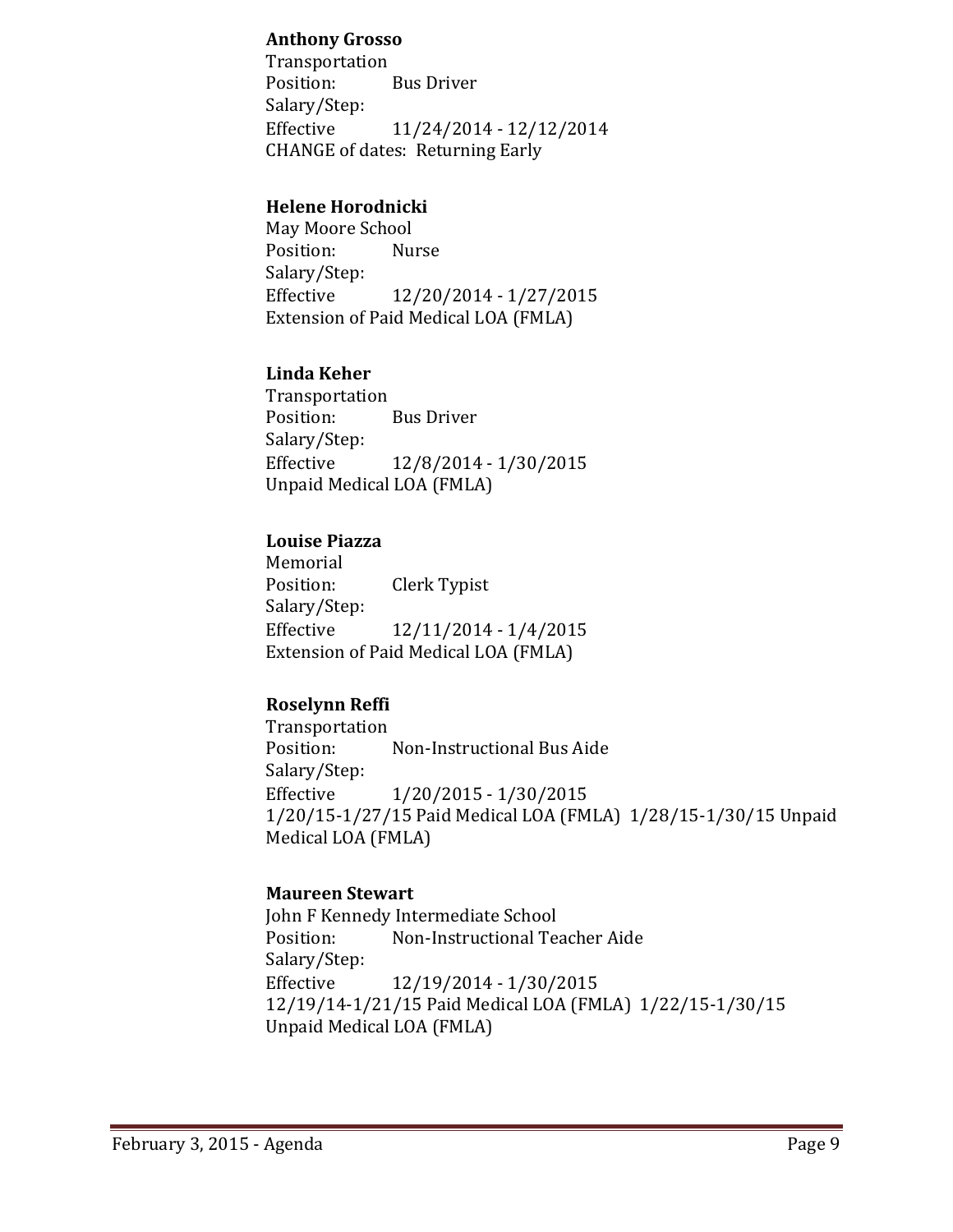#### **SCHEDULE -- TRN --TRANSFERS (Non-Instructional)**

#### **Louise Piazza** Robert Frost Middle School<br>Position: Clerk Typist Clerk Typist<br>No Change Salary/Step:<br>Effective  $1/6/2015$ Transfer from Publications to Robert Frost to fill vacancy due to retirement

## **INSTRUCTIONAL**

#### **SCHEDULE -- L --PART-TIME APPOINTMENTS (Instructional)**

#### **Kara Micucci**

Deer Park High School<br>Position: ... ... ... .6 Psyc Position: .6 Psychologist<br>Salary/Step: .391 Salary/Step: \$91,830 PhD/Step 13<br>Effective 1/29/2015 - 6/30/2015  $1/29/2015 - 6/30/2015$ Salary prorated at \$28,375

#### **SCHEDULE -- LR --LONG TERM SUBSTITUTE / LEAVE REPLACEMENT (LR) APPOINTMENTS (Instructional)**

#### **Laura Hess**

District Wide Position: Long Term Sub (LR) Psychologist<br>Salary/Step: \$61,524 MA/Step 1 \$61,524 MA/Step 1 Effective 2/4/2015 - 6/30/2015 Salary prorated at \$27,685.80

#### **Amanda Luciano**

District Wide<br>Position: Position: .4 Long Term Sub (LR) Psychologist<br>Salary/Step: \$61,524 MA/Step 1 \$61,524 MA/Step 1 Effective 2/2/2015 - 6/30/2015 Salary prorated at \$12,304.80

#### **Melissa Valentino**

Deer Park High School<br>Position: Long T Position: Long Term Sub (L/R) Math Teacher<br>Salary/Step: \$61,524 MA/Step 1 \$61,524 MA/Step 1 Effective 1/29/2015 - 6/30/2015 Salary prorated at \$30,762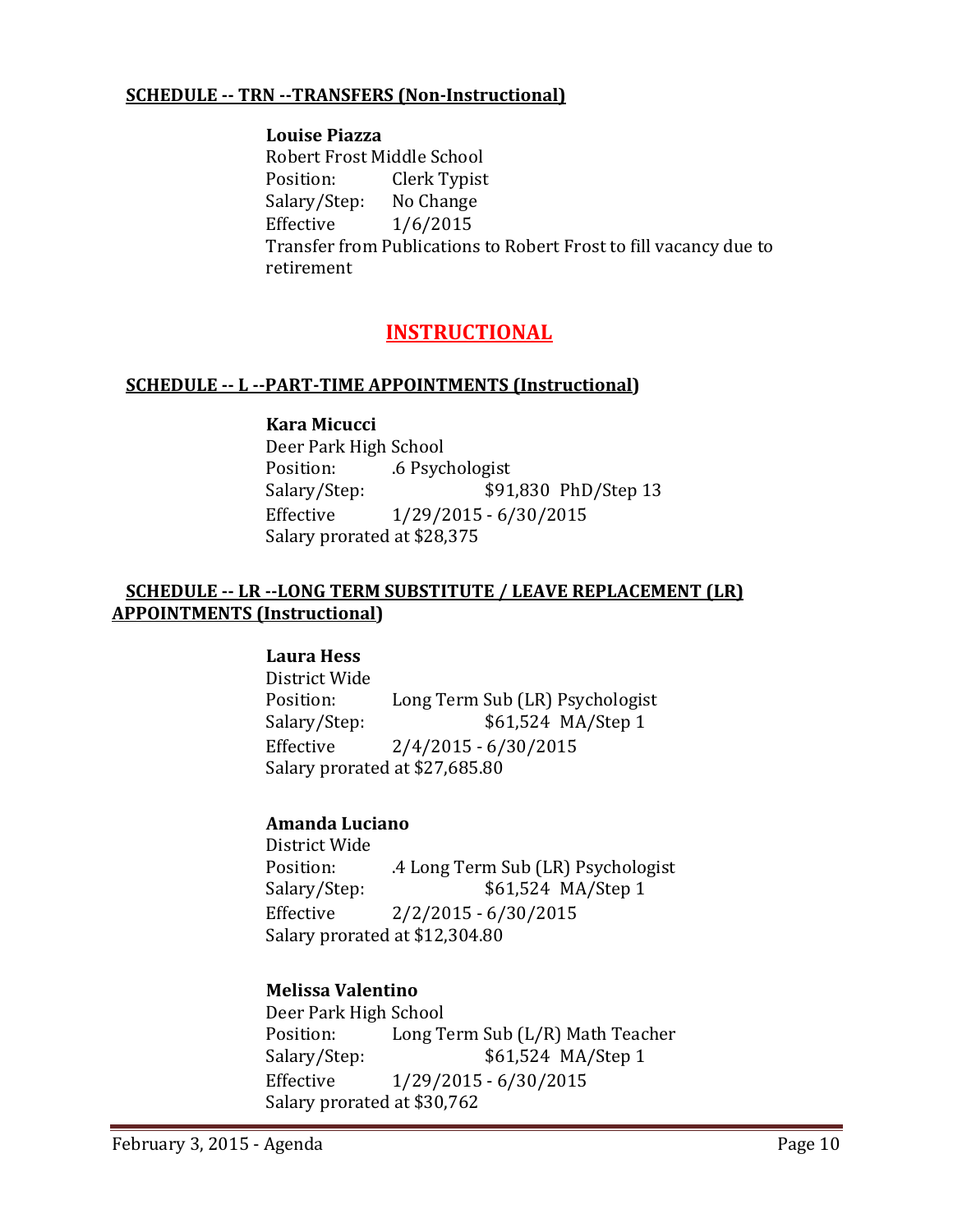#### **SCHEDULE -- NPS --PER DIEM SUBSTITUTES (Instructional)**

#### **Andrew Alderman**

District Wide Position: Per-Diem Substitute Teacher/Substitute T.A.<br>Salary/Step: \$100/70 per day Salary/Step: \$100/70 per day<br>Effective 1/14/2015  $1/14/2015$ Certification: Physical Education

#### **Brandy Chmela**

District Wide Position: Per-Diem Substitute Teacher/Substitute T.A<br>Salary/Step: \$100/70 per day Salary/Step: \$100/70 per day<br>Effective 1/14/2015  $1/14/2015$ Certifications: Early Childhood Ed, Childhood Ed 1-6

#### **Justine Gallagher**

District Wide Position: Per-Diem Substitute Teacher/Substitute T.A.<br>Salary/Step: \$100/70 per day Salary/Step: \$100/70 per day<br>Effective 1/14/2015  $1/14/2015$ Certification: Social Studies 7-12

#### **Veronique Galyardt**

| District Wide              |                                             |
|----------------------------|---------------------------------------------|
| Position:                  | Per-Diem Substitute Teacher/Substitute T.A. |
| Salary/Step:               | \$100/70 per day                            |
| Effective                  | 1/14/2015                                   |
| Certification: Visual Arts |                                             |
|                            |                                             |

#### **Richard Lee**

District Wide Position: Per-Diem Substitute Teacher/Substitute T.A.<br>Salary/Step: \$100/70 per day Salary/Step: \$100/70 per day<br>Effective 1/14/2015  $1/14/2015$ Certification: Physical Education

#### **Nancy Massey**

District Wide Position: Per-Diem Substitute Teacher/Substitute T.A<br>Salary/Step: \$100/70 per day Salary/Step: \$100/70 per day<br>Effective 1/14/2015 Effective 1/14/2015 Certifications: Childhood Ed 1-6, Early Childhood Ed B-2, Stud w/ Dis 1- 6, Stud w/ Dis B-2, Generalist Middle Childhood Ed 5-9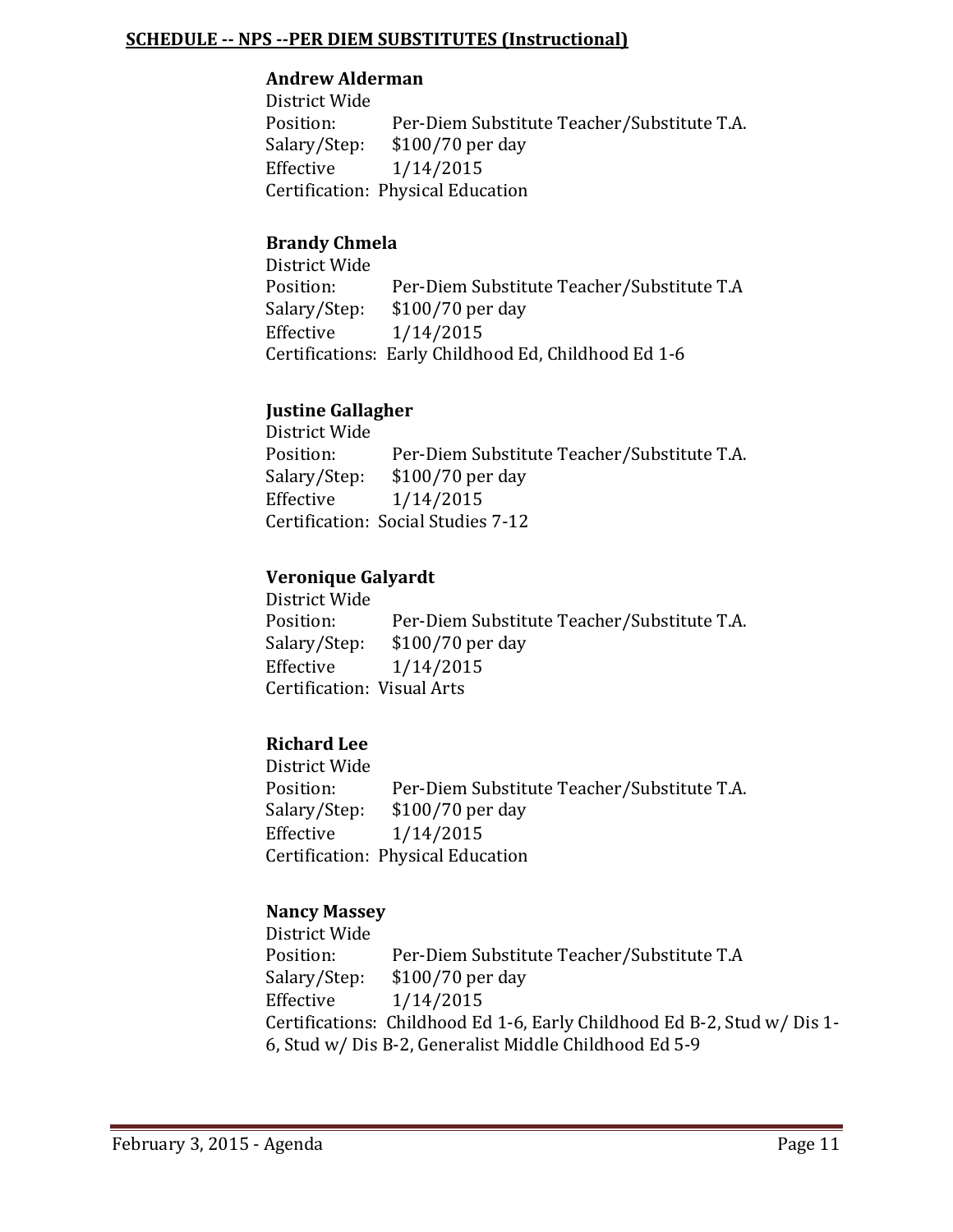#### **Roseanna Napolitano**

District Wide Position: Per-Diem Substitute Teacher/Substitute T.A<br>Salary/Step: \$100/70 per day Salary/Step: \$100/70 per day<br>Effective 1/14/2015  $1/14/2015$ Certifications: Literacy B-6, Stud w/ Dis 1-6, Stud w/ Dis B-2, Childhood Ed 1-6, Childhood Ed B-2

#### **Eileen Nazzaro**

District Wide Position: Per-Diem Substitute Teacher/Substitute T.A<br>Salary/Step: \$100/70 per day Salary/Step: \$100/70 per day<br>Effective 1/14/2015 Effective 1/14/2015 Certifications: Math 7-12, Math Ext 5-6

#### **Melissa Negri**

District Wide Position: Per-Diem Substitute Teacher/Substitute T.A<br>Salary/Step: \$100/70 per day  $$100/70$  per day Effective 1/14/2015 Certification: Students w Dis 1-6

#### **Samantha Orellana**

District Wide Position: Per-Diem Substitute Teacher/Substitute T.A.<br>Salary/Step: \$100/70 per day \$100/70 per day Effective 1/14/2015 Certifications: General Science 7-12, Biology 7-12

## **Sarah Schapira**

District Wide Position: Per-Diem Substitute Teacher/Substitute T.A<br>Salary/Step: \$100/70 per day Salary/Step: \$100/70 per day<br>Effective 1/14/2015  $1/14/2015$ Certification: Visual Arts

## **Christine Schifaudo**

District Wide Position: Per-Diem Substitute Teacher/Substitute T.A<br>Salary/Step: \$100/70 per day Salary/Step: \$100/70 per day<br>Effective 1/14/2015  $1/14/2015$ Certification: Social Studies 7-12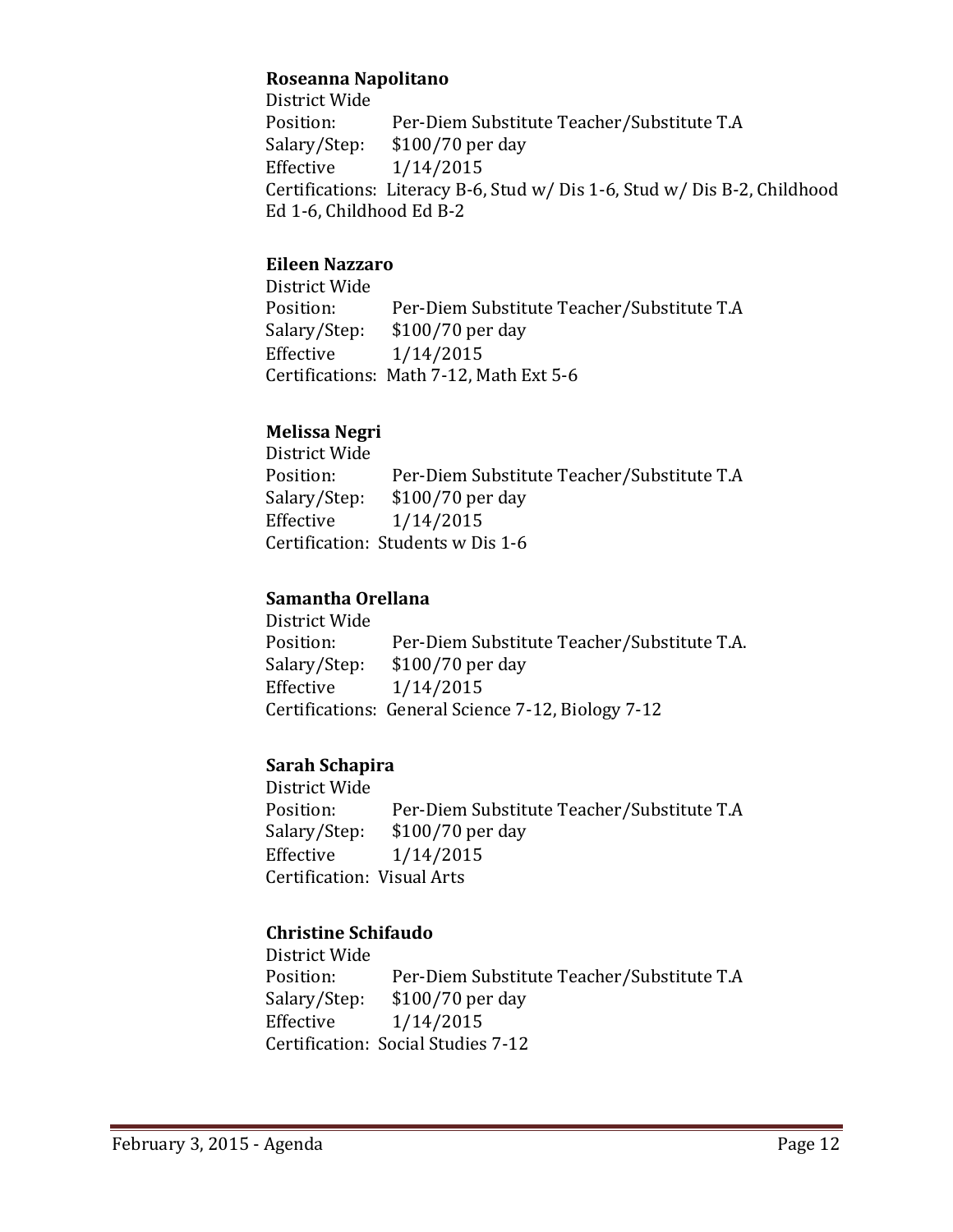#### **Alyssa Sciarrino**

District Wide<br>Position: Position: Per-Diem Substitute Teacher/Substitute T.A.<br>Salary/Step: \$110/70 per day Salary/Step: \$110/70 per day<br>Effective 2/2/2015  $2/2/2015$ Certification: Music K-12

## **Nicole Turner**

District Wide Position: Per-Diem Substitute Teacher/Substitute T.A.<br>Salary/Step: \$110/70 per day Salary/Step: \$110/70 per day<br>Effective 2/2/2015  $2/2/2015$ Certification: Childhood Ed 1-6

#### **SCHEDULE -- NS --PERMANENT SUBSTITUTES (Instructional)**

#### **Michael Munoz**

Deer Park High School<br>Position: Permai Permanent Substitute Teacher<br>\$115/day Salary/Step:<br>Effective  $1/5/2015 - 5/31/2015$ 

#### **SCHEDULE -- O --RESIGNATIONS / RETIREMENTS / REMOVALS / TERMINATIONS (Instructional)**

#### **Rosalind Orofino**

John F Kennedy Intermediate School<br>Position: Elementary Teacher **Elementary Teacher** Salary/Step:<br>Effective  $7/1/2015$ Resignation for the purpose of Retirement

## **Geeta Vir**

Deer Park High School<br>Position: Permai Permanent Substitute/Per-Diem Substitute Teacher Salary/Step: Effective 1/9/2015 Resignation. No outstanding obligation to the district.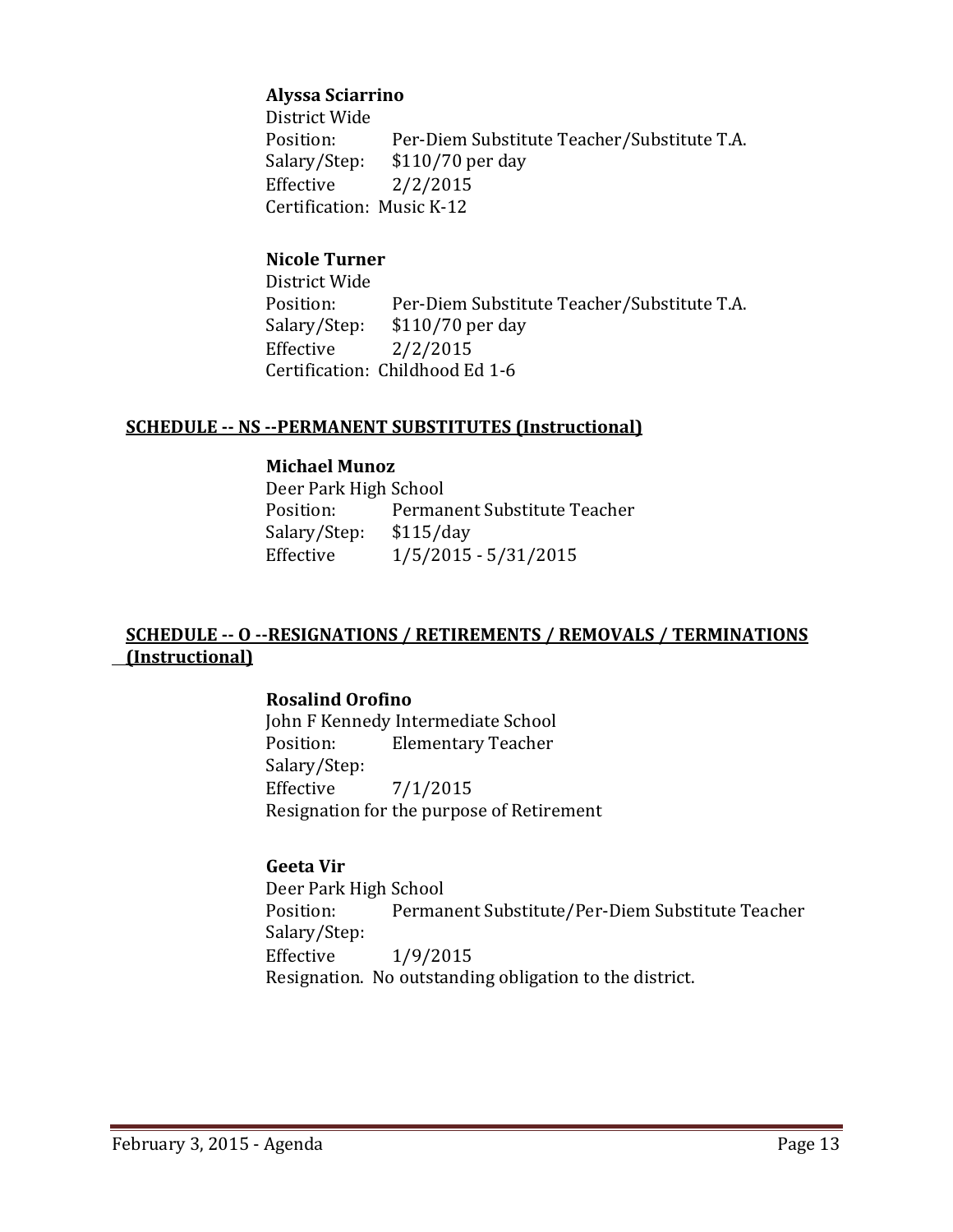#### **SCHEDULE -- Q --LEAVES OF ABSENCE (Instructional)**

#### **Jessica Adamo**

Deer Park High School<br>Position: Math T Math Teacher Salary/Step: Effective 1/29/2015 - 6/30/2015 Extension of Unpaid Child Rearing Leave

#### **Katherine Alvich**

Deer Park High School<br>Position: Guidan Guidance Counselor Salary/Step:<br>Effective Effective 12/15/2014 - 4/2/2015 CHANGE of dates: 12/15/14-12/19/14 Paid Medical LOA 12/20/14- 3/6/15 Paid Maternity LOA (FMLA) 3/7/15-4/2/15 Unpaid Remainder of FMLA

#### **Sheryl Deacon**

Deer Park High School<br>Position: Health Health Teacher Salary/Step:<br>Effective  $2/5/2015 - 4/20/2015$ Paid Medical LOA (FMLA)

#### **Carole DiPietrantonio**

Robert Frost Middle School<br>Position: Special Educ **Special Education Teacher** Salary/Step:<br>Effective Effective 12/19/2014 - 1/30/2015 Paid Medical LOA (FMLA)

#### **Jenny Dixon**

John F Kennedy Intermediate School<br>Position: Special Education Tea **Special Education Teacher** Salary/Step: Effective 12/16/2014 - 12/19/2014 Extension of Paid Medical LOA (FMLA)

#### **Linda Ferguson**

John Quincy Adams School<br>Position: Teaching A **Teaching Assistant** Salary/Step:<br>Effective Effective 11/19/2014 - 3/20/2015 11/19/14-12/31/14 Paid Medical LOA 1/1/15-3/20/15 Unpaid Medical LOA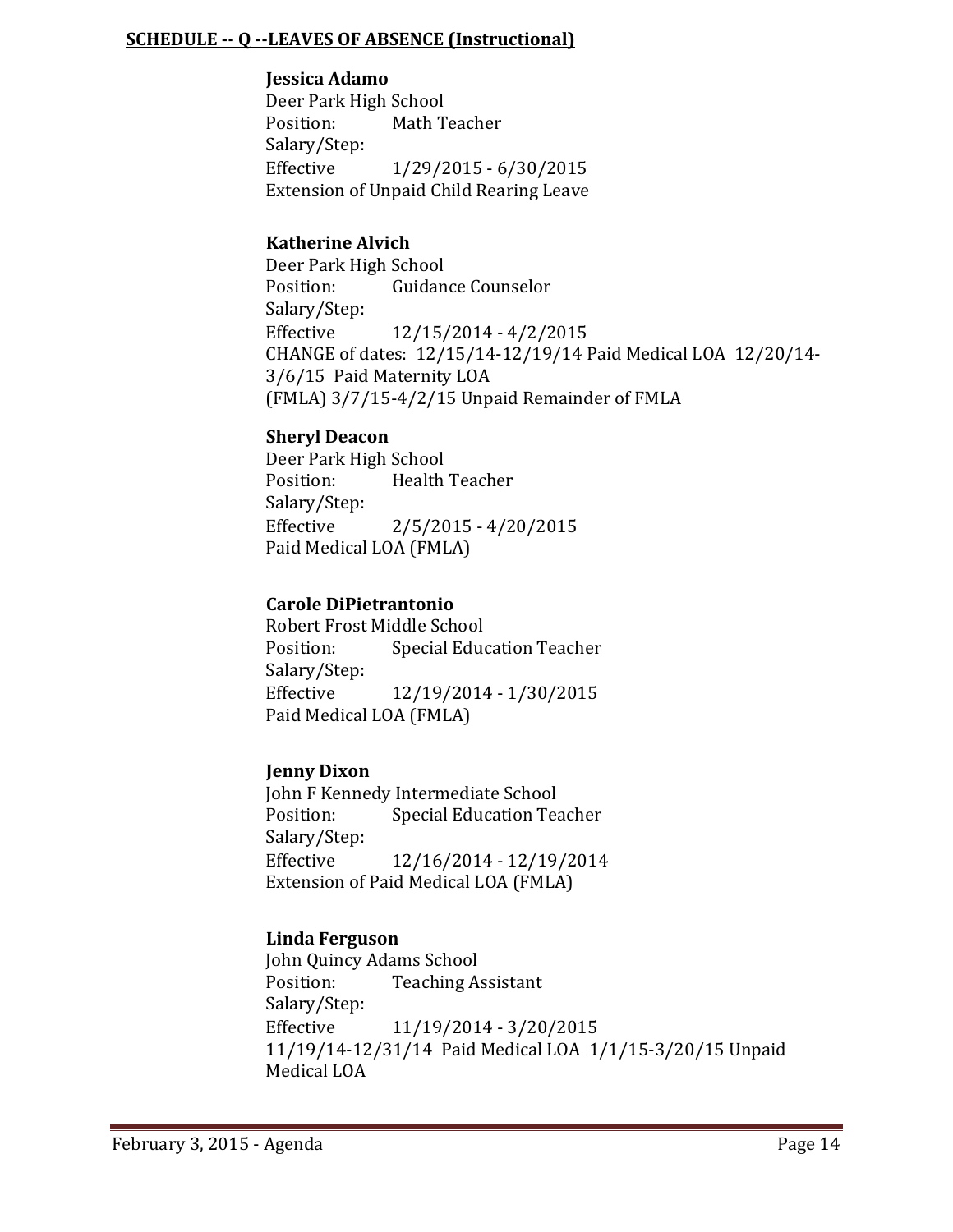#### **Michelle Franco**

May Moore School<br>Position: Spe **Special Education Teacher** Salary/Step:<br>Effective Effective 1/17/2015 - 2/13/2015 Extension of Paid Maternity LOA (FMLA)

#### **Ardis Gerrie**

May Moore School<br>Position: Rea Reading Teacher Salary/Step:<br>Effective Effective 10/28/2014 - 2/27/2015 CHANGE of dates to: 10/28/14-12/12/14 Paid Medical LOA 12/13/14-2/27/15 Paid Maternity LOA (FMLA)

#### **Angela Giannotti**

John F Kennedy Intermediate School<br>Position: Special Education Tea Special Education Teacher Salary/Step:<br>Effective Effective 12/20/2014 - 1/30/2015 Extension of Paid Medical LOA

#### **Suzanne Pawluk**

May Moore School<br>Position: Psy Psychologist Salary/Step:<br>Effective Effective 1/28/2015 - 6/30/2015 Extension of Unpaid Child Rearing Leave

## **Jamie Royle**

May Moore School<br>Position: Ele **Elementary Teacher** Salary/Step:<br>Effective Effective 1/3/2015 - 1/19/2015 1/3/15-1/14/15 Paid Maternity LOA (FMLA) 1/15/15-1/19/15 Unpaid Maternity LOA (FMLA)

## **Jamie Royle**

May Moore School<br>Position: Ele **Elementary Teacher** Salary/Step: Effective 1/3/2015 - 1/19/2015 Changed to All Paid Maternity LOA (FMLA)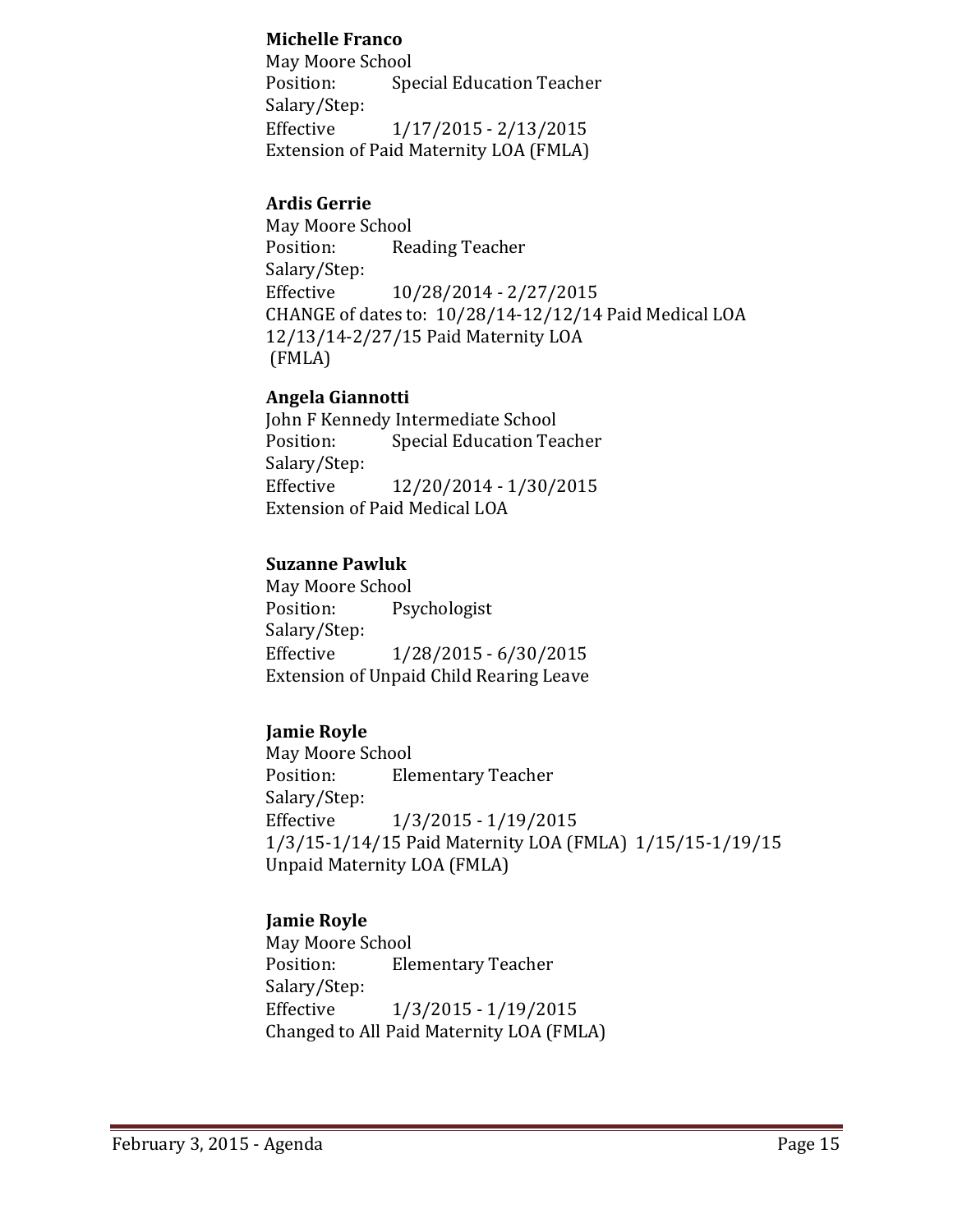#### **Audrey Schulter**

John F Kennedy Intermediate School<br>Position: Flementary Teacher **Elementary Teacher** Salary/Step:<br>Effective Effective 12/11/2014 - 1/23/2015 Paid Medical LOA (FMLA)

#### **Jeremy Smith**

May Moore School<br>Position: Tea **Teaching Assistant** Salary/Step:<br>Effective Effective 12/19/2014 - 1/19/2015 Changed to ALL Paid Medical LOA (FMLA)

#### **Jeremy Smith**

May Moore School<br>Position: Tea **Teaching Assistant** Salary/Step:<br>Effective Effective 12/19/2014 - 1/19/2015 12/19/14-1/15/15 Paid Medical LOA (FMLA) 1/16/15-1/19/15 Unpaid Medical LOA (FMLA)

#### **SCHEDULE -- TA --PROBATIONARY TEACHING ASSISTANT (Instructional)**

#### **Regina Lamanna**

May Moore School<br>Position: Pro Probationary Teaching Assistant<br>\$26,541 Salary/Step:<br>Effective  $1/5/2015 - 1/4/2018$ Salary prorated at \$15,924.60

#### **Patricia Myers**

Deer Park High School<br>Position: Probati Probationary Teaching Assistant<br>\$26,541 Salary/Step:<br>Effective Effective 12/15/2014 - 12/14/2017 Salary prorated at \$16,588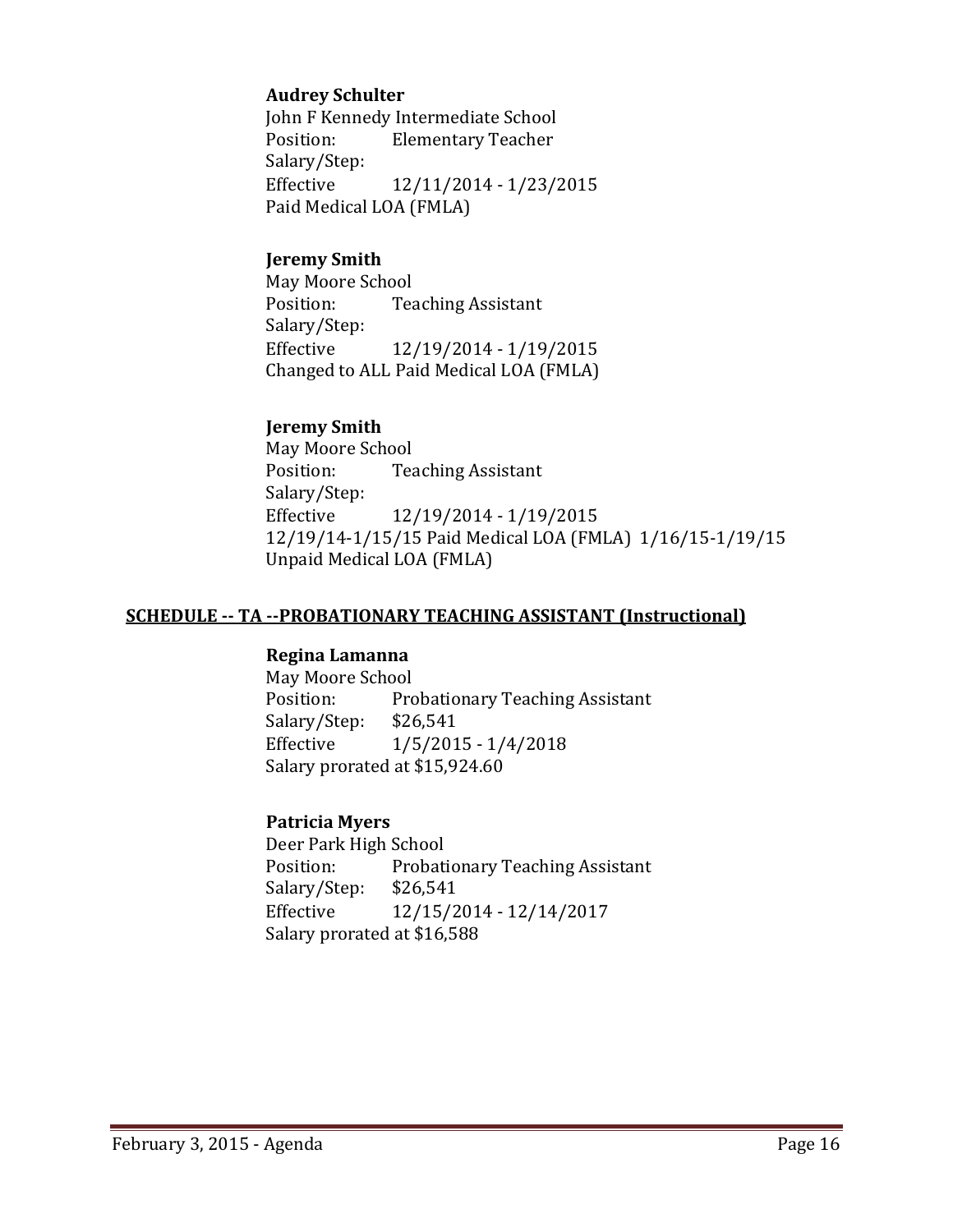#### **SCHEDULE -- TTPA --TEMPORARY ASSIGNMENT (Instructional)**

#### **Janet Ciurleo**

Deer Park High School<br>Position: Teachii Teaching Assistant for After School Social Skills Program \$16/hour Salary/Step:<br>Effective  $9/1/2014 - 6/30/2015$ 

#### **David DePrima**

Deer Park High School<br>Position: Teache Teacher of After School Social Skills Program<br>\$33.45/hour Salary/Step:<br>Effective  $9/1/2014 - 6/30/2015$ 

#### **Kelly Intartaglia**

Robert Frost Middle School<br>Position: After School After School Social Skills Teaching Assistant<br>\$16/hour Salary/Step:<br>Effective  $1/5/2015 - 6/30/2015$ 

## **SCHEDULE 15/BP-760 – SCHEDULE OF BILLS PAYABLE**

| General*                        | # 23                 | 12/31/2014 | \$1,058,887.72 |
|---------------------------------|----------------------|------------|----------------|
| Federal*                        | # 14                 | 12/31/2014 | \$6,732.33     |
| School Lunch*                   | # 10                 | 12/31/2014 | \$165,086.27   |
| Medicare Reimbursement*         | # 24                 | 12/31/2014 | \$161,899.00   |
| <b>WORKERS' COMP.*</b>          | Daily Check Register | 12/17/2014 | \$10,036.67    |
| <b>WORKERS' COMP.*</b>          | Daily Check Register | 12/17/2014 | \$18,212.12    |
| General*                        | # 22                 | 12/31/2014 | \$886,015.99   |
| General*                        | # 26                 | 1/31/2015  | \$397,467.53   |
| Federal*                        | #15                  | 1/31/2015  | \$116,123.77   |
| School Lunch*                   | # 11                 | 1/31/2015  | \$141,363.98   |
| Trust & Agency*                 | # 6                  | 12/31/2014 | \$2,287,093.02 |
| <b>WORKERS' COMP.*</b>          | Daily Check Register | 12/16/2014 | \$9,757.98     |
| <b>WORKERS' COMP.*</b>          | Daily Check Register | 12/18/2014 | \$3,573.86     |
| <b>WORKERS' COMP.*</b>          | Daily Check Register | 12/18/2014 | \$8,219.19     |
| General                         | # 29                 | 1/31/2015  | \$1,738,437.08 |
| Federal                         | #16                  | 1/31/2015  | \$1,538.82     |
| School Lunch<br><b>WORKERS'</b> | #12                  | 1/31/2015  | \$172,210.44   |
| COMP.<br><b>WORKERS'</b>        | Daily Check Register | 1/6/2015   | \$9,518.38     |
| COMP.<br><b>WORKERS'</b>        | Daily Check Register | 1/12/2015  | \$10,818.08    |
| COMP.                           | Daily Check Register | 1/13/2015  | \$848.00       |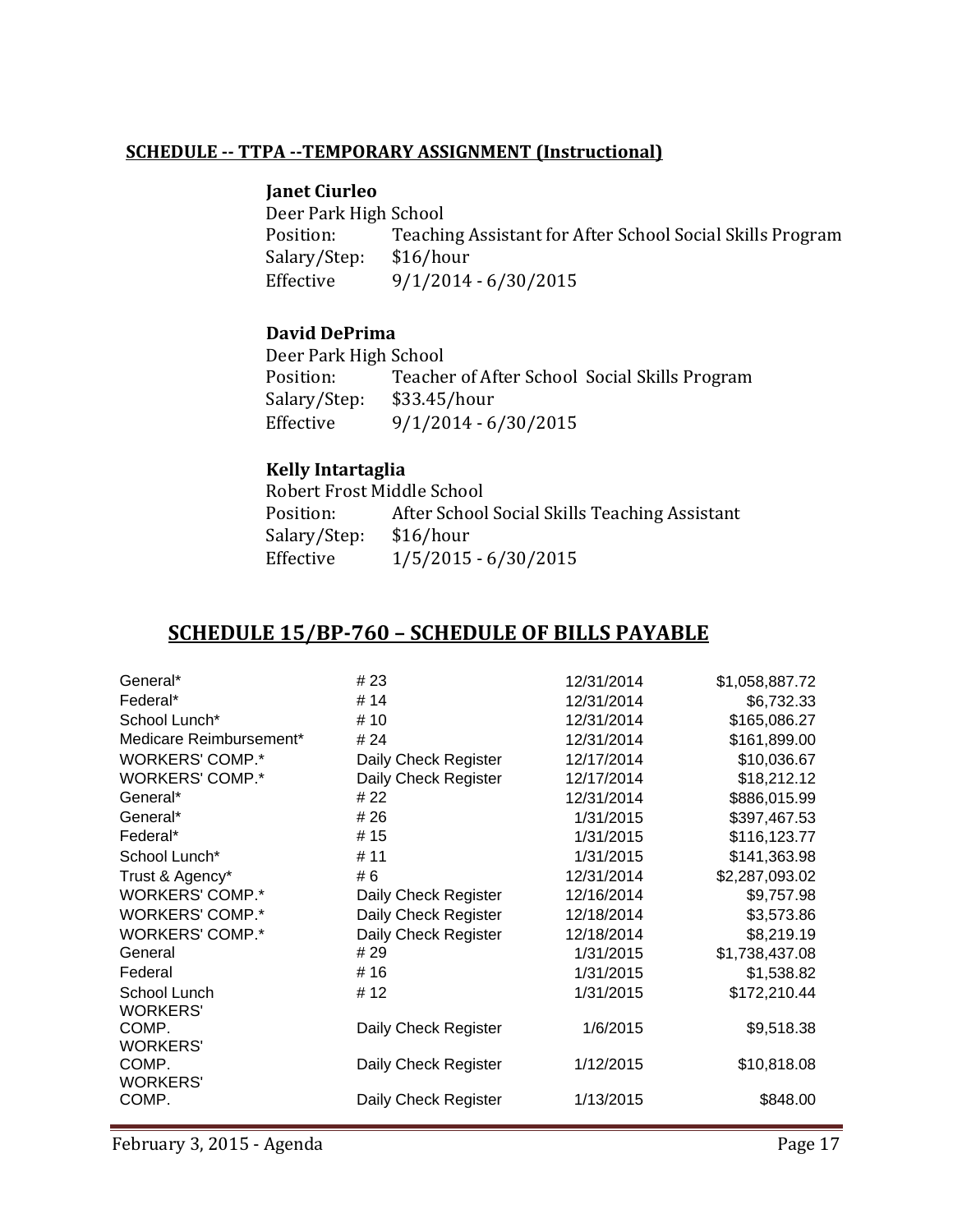# **SCHEDULE 15-D-1 – HVAC REPAIRS & SERVICES**

Bids for Bid # BDP15-001 HVAC Repairs and Service were received and opened at 11:00 AM on January 21, 2015.

Bids were advertised in Newsday and on the Empire State Purchasing Group website at [www.empirestatebidsystem.com.](http://www.empirestatebidsystem.com/) Forms and specifications were processed in accordance with Section 103 of the General Municipal Law.

Bids were received from the following vendors:

Best Climate Control Corp.  $$85/hour$  for certified mechanic, \$85/ hour for mechanic's helper<br>EMCOR Services  $$135/hour$  for certified mechanic. \$135/hour for mechanic's helpe \$135/hour for certified mechanic, \$135/hour for mechanic's helper Commercial Instrumentation Services \$80/hour for certified mechanic, \$70/hour for mechanic's helper \$87/hour for certified mechanic, \$75/hour for mechanic's helper

Present at bid opening: Concetta Bertelle, Account Clerk Typist for Lauren von Ende, Purchasing Agent; Linda Melendez, Recorder; and Kirk J. Gostkowski, Plant Facilities Administrator. The vendors in attendance were Herman van Vliet, EMCOR; Sean Murphy, Commercial Instrumentation Services; Irving Martinez, Best Climate Control; and David Dutch, Ultimate Power.

It is recommended that the bid be awarded to the following vendors as the primary and secondary lowest responsible bidders meeting specifications:

| <b>Commercial Instrumentation Services</b> | \$80/hour for certified mechanic, \$70/hour for mechanic's<br>helper |
|--------------------------------------------|----------------------------------------------------------------------|
| Ultimate Power Inc.                        | \$87/hour for certified mechanic, \$75/hour for<br>mechanic's helper |

## **SCHEDULE 15-E-380 - EXPLANATION OF BUDGETARY TRANSFERS** #T8

# **SCHEDULE 14-F-261, 15-F-262 & 263 - CONTRACT REPORTS**

#### **SCHEDULE 1-H-15 – HOME TEACHING (regular & S/E)**  (confidential)

## **SCHEDULE 1-S-15 – SPECIAL TRANSPORTATION**  (confidential)

**SCHEDULE 1-SE-15 - COMMITTEE RECOMMENDATIONS** (confidential)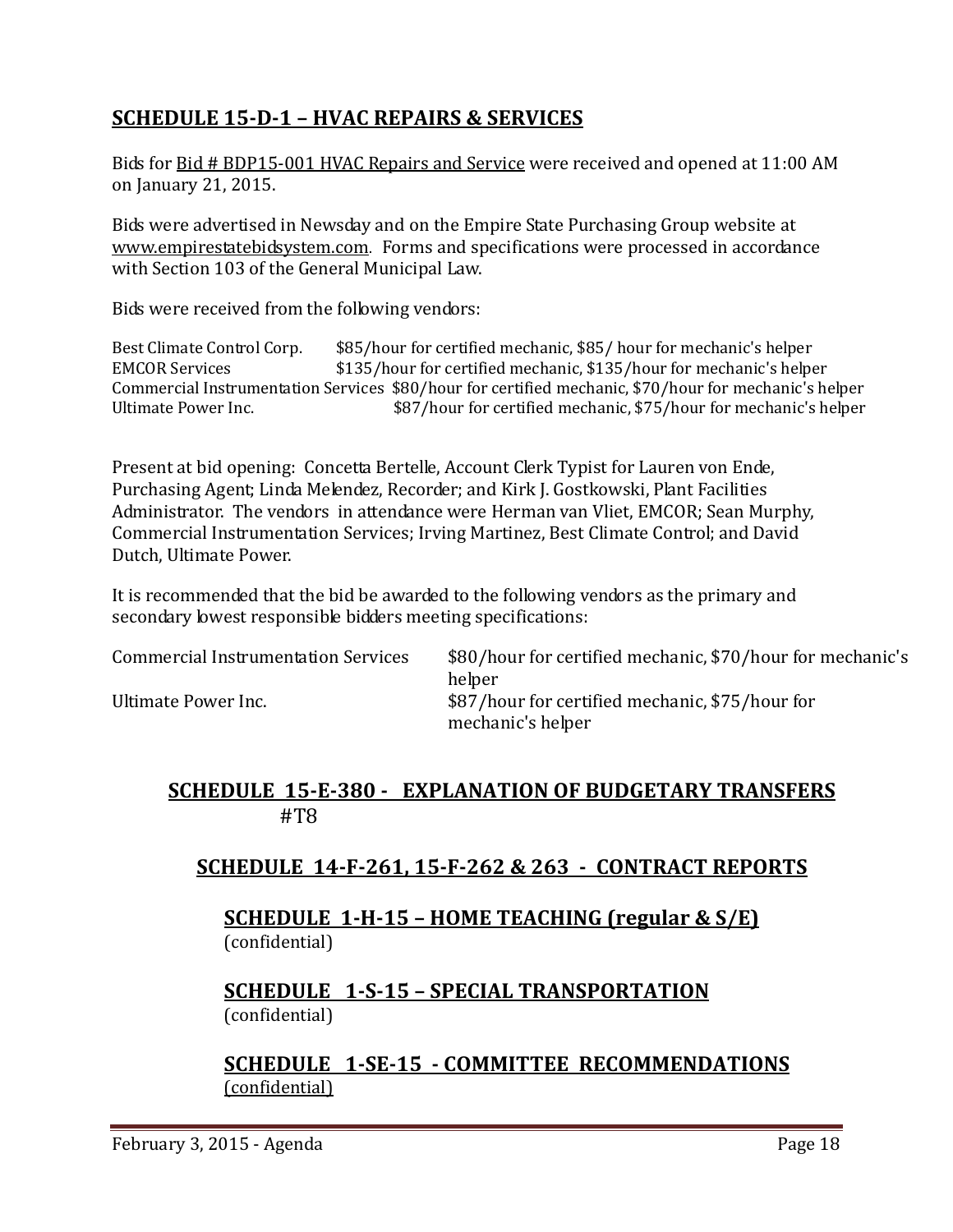# VII. **RECEIPT OF SCHEDULES**

*Recommend that the Board of Education approve the following receipt of schedules collectively:*

## **SCHEDULE 15-A-428 – TREASURERS REPORT**

| <b>Statement of Revenues -</b> | General Fund -<br>General Fund -<br>Federal Fund -<br>Federal Fund -<br>School Lunch Fund<br>School Lunch Fund | November<br>December<br>November<br>December<br>November<br>December |
|--------------------------------|----------------------------------------------------------------------------------------------------------------|----------------------------------------------------------------------|
| Treasurer's Report             | November<br>December                                                                                           |                                                                      |
| Cash Flow -                    | November<br>December                                                                                           |                                                                      |
| Claims Audit Report -          | November 1, 2014 - November 30, 2014<br>December 1, 2014 - December 31, 2014                                   |                                                                      |

# **SCHEDULE 15-B-758 - APPROPRIATION BUDGET STATUS REPORT**

| <b>Appropriation Budget Status Report</b> | General Fund -<br>Capital Fund (Regular/Bond) -<br>School Lunch Fund<br>Federal Fund -                                                                     | November/December<br>November/December<br>November/December<br>November/December |
|-------------------------------------------|------------------------------------------------------------------------------------------------------------------------------------------------------------|----------------------------------------------------------------------------------|
| Extra-Classroom Activities Funds          | High School -                                                                                                                                              | November<br>December                                                             |
|                                           | Robert Frost -                                                                                                                                             | November<br>December                                                             |
| <b>Trial Balance</b>                      | General Fund<br>Workers' Comp. &                                                                                                                           |                                                                                  |
| July/December                             | Unemployment<br><b>Federal Fund</b><br><b>Capital Projects</b><br>Trust & Agency<br>Private Purpose Trust<br><b>Flexible Benefits</b><br>School Lunch Fund |                                                                                  |